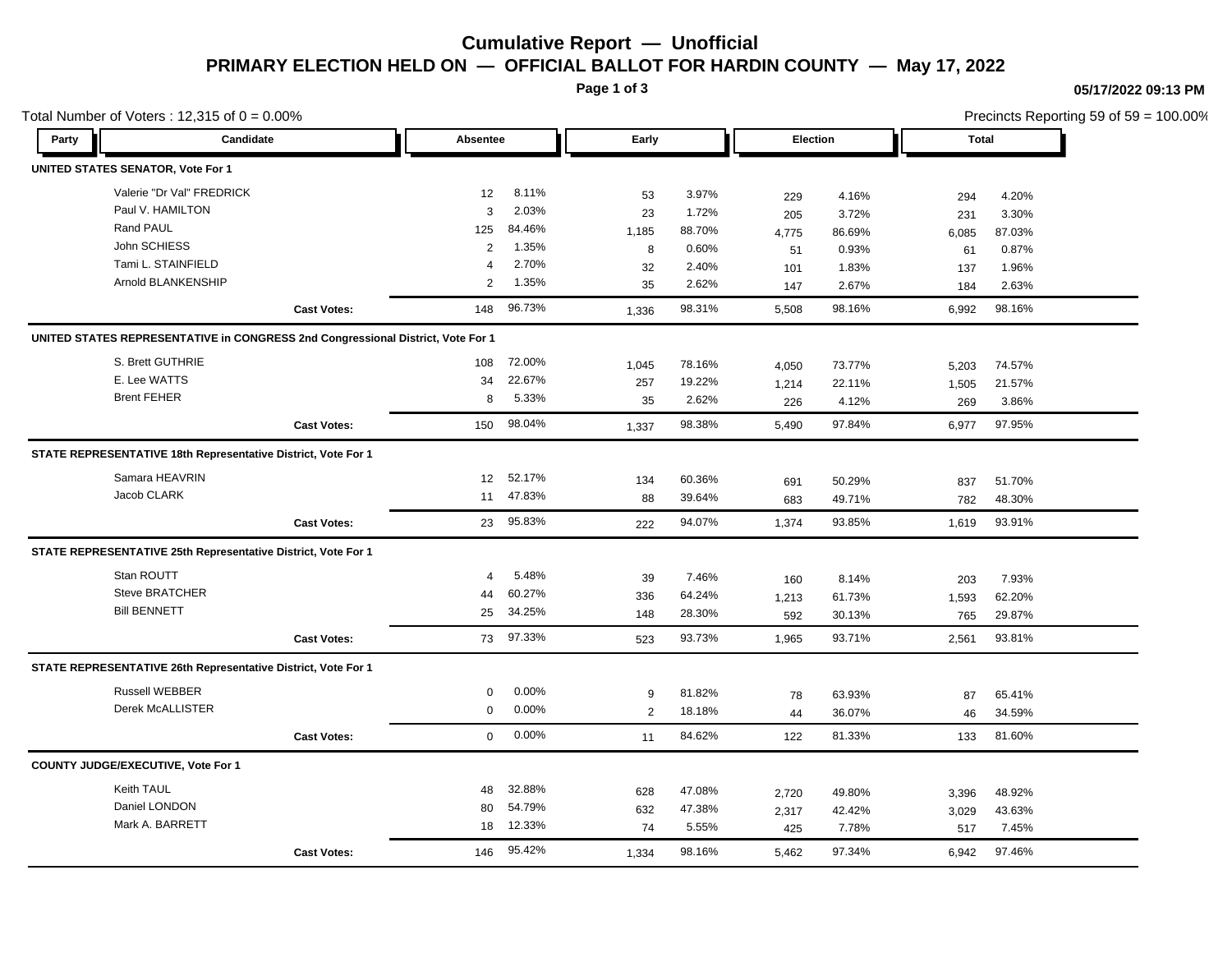# **Cumulative Report — Unofficial PRIMARY ELECTION HELD ON — OFFICIAL BALLOT FOR HARDIN COUNTY — May 17, 2022**

**Page 2 of 3**

### **05/17/2022 09:13 PM**

| Total Number of Voters: $12,315$ of $0 = 0.00\%$ |                                                        |                    |                |            |       |          |       | Precincts Reporting 59 of 59 = 100.00% |              |        |  |
|--------------------------------------------------|--------------------------------------------------------|--------------------|----------------|------------|-------|----------|-------|----------------------------------------|--------------|--------|--|
| Party                                            | Candidate                                              |                    | Absentee       |            | Early | Election |       |                                        | <b>Total</b> |        |  |
|                                                  | <b>CONSTABLE 1st Magisterial District, Vote For 1</b>  |                    |                |            |       |          |       |                                        |              |        |  |
|                                                  | Barry R. BENNETT                                       |                    | $\mathbf{1}$   | 50.00%     | 29    | 65.91%   | 272   | 71.96%                                 | 302          | 71.23% |  |
|                                                  | Kenneth L. LUCEY                                       |                    | $\mathbf{1}$   | 50.00%     | 15    | 34.09%   | 106   | 28.04%                                 | 122          | 28.77% |  |
|                                                  |                                                        | <b>Cast Votes:</b> |                | 2 50.00%   | 44    | 84.62%   | 378   | 87.30%                                 | 424          | 86.71% |  |
|                                                  | <b>MAGISTRATE 3rd Magisterial District, Vote For 1</b> |                    |                |            |       |          |       |                                        |              |        |  |
|                                                  | Patsy WHITEHEAD                                        |                    | 14             | 46.67%     | 114   | 61.29%   | 473   | 61.91%                                 | 601          | 61.33% |  |
|                                                  | Steve SMITH                                            |                    | 16             | 53.33%     | 72    | 38.71%   | 291   | 38.09%                                 | 379          | 38.67% |  |
|                                                  |                                                        | <b>Cast Votes:</b> | 30             | 96.77%     | 186   | 95.88%   | 764   | 90.84%                                 | 980          | 91.93% |  |
|                                                  | <b>CONSTABLE 3rd Magisterial District, Vote For 1</b>  |                    |                |            |       |          |       |                                        |              |        |  |
|                                                  | John BAYS                                              |                    | 11             | 47.83%     | 80    | 51.95%   | 352   | 56.14%                                 | 443          | 55.10% |  |
|                                                  | Howard Leroy CARTER JR.                                |                    | 12             | 52.17%     | 74    | 48.05%   | 275   | 43.86%                                 | 361          | 44.90% |  |
|                                                  |                                                        | <b>Cast Votes:</b> |                | 23 74.19%  | 154   | 79.38%   | 627   | 74.55%                                 | 804          | 75.42% |  |
|                                                  | <b>MAGISTRATE 6th Magisterial District, Vote For 1</b> |                    |                |            |       |          |       |                                        |              |        |  |
|                                                  | E. G. THOMPSON                                         |                    | 8              | 38.10%     | 83    | 41.71%   | 378   | 35.29%                                 | 469          | 36.33% |  |
|                                                  | Doug HAGAN                                             |                    | 8              | 38.10%     | 50    | 25.13%   | 308   | 28.76%                                 | 366          | 28.35% |  |
|                                                  | Casey OVERSTREET                                       |                    | 5              | 23.81%     | 66    | 33.17%   | 385   | 35.95%                                 | 456          | 35.32% |  |
|                                                  |                                                        | <b>Cast Votes:</b> |                | 21 100.00% | 199   | 96.60%   | 1,071 | 96.05%                                 | 1,291        | 96.20% |  |
|                                                  | <b>MAGISTRATE 7th Magisterial District, Vote For 1</b> |                    |                |            |       |          |       |                                        |              |        |  |
|                                                  | Connie Sadler GOFF                                     |                    | $\overline{4}$ | 22.22%     | 49    | 24.14%   | 239   | 23.62%                                 | 292          | 23.68% |  |
|                                                  | Patrick CLARK                                          |                    | $\overline{7}$ | 38.89%     | 78    | 38.42%   | 263   | 25.99%                                 | 348          | 28.22% |  |
|                                                  | Larry Allen HICKS                                      |                    | $\mathbf{1}$   | 5.56%      | 51    | 25.12%   | 357   | 35.28%                                 | 409          | 33.17% |  |
|                                                  | Ronnie R. GOODMAN                                      |                    | 6              | 33.33%     | 25    | 12.32%   | 153   | 15.12%                                 | 184          | 14.92% |  |
|                                                  |                                                        | <b>Cast Votes:</b> |                | 18 100.00% | 203   | 96.67%   | 1,012 | 97.97%                                 | 1,233        | 97.78% |  |
|                                                  | <b>CONSTABLE 7th Magisterial District, Vote For 1</b>  |                    |                |            |       |          |       |                                        |              |        |  |
|                                                  | Michael Anthony CLARK JR.                              |                    | 3              | 17.65%     | 81    | 45.25%   | 511   | 57.67%                                 | 595          | 54.99% |  |
|                                                  | Judy Moser BLAND                                       |                    | 14             | 82.35%     | 98    | 54.75%   | 375   | 42.33%                                 | 487          | 45.01% |  |
|                                                  |                                                        | <b>Cast Votes:</b> |                | 17 94.44%  | 179   | 85.24%   | 886   | 85.77%                                 | 1,082        | 85.80% |  |
|                                                  | MAGISTRATE 8th Magisterial District, Vote For 1        |                    |                |            |       |          |       |                                        |              |        |  |
|                                                  | Kenny MUSE                                             |                    | 9              | 60.00%     | 135   | 59.47%   | 431   | 65.30%                                 | 575          | 63.75% |  |
|                                                  | Marcella GOODIN                                        |                    | 6              | 40.00%     | 92    | 40.53%   | 229   | 34.70%                                 | 327          | 36.25% |  |
|                                                  |                                                        | <b>Cast Votes:</b> | 15             | 88.24%     |       | 97.01%   | 660   | 90.41%                                 | 902          | 91.95% |  |
|                                                  |                                                        |                    |                |            | 227   |          |       |                                        |              |        |  |